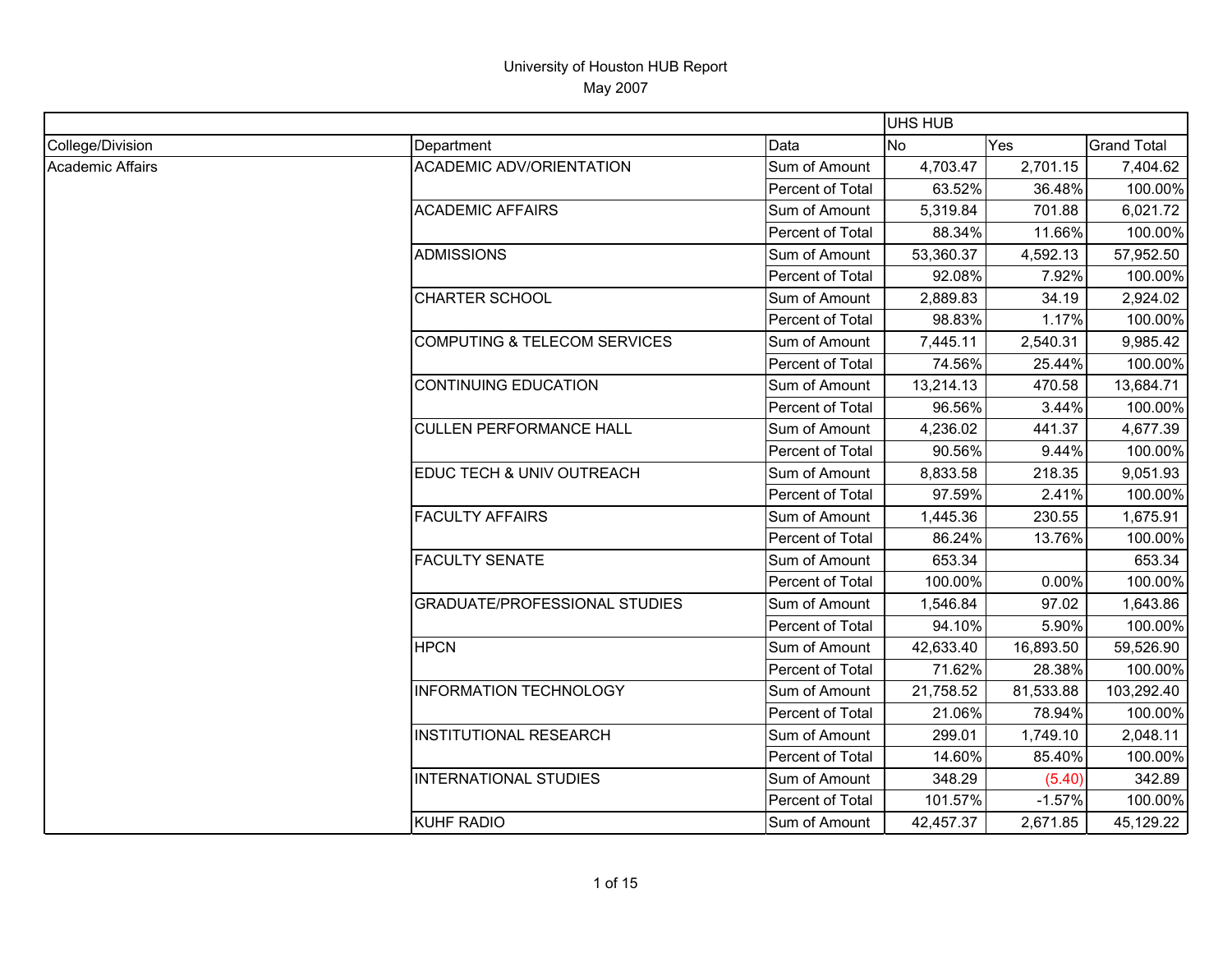|                                   |                                     |                  | UHS HUB    |            |                    |
|-----------------------------------|-------------------------------------|------------------|------------|------------|--------------------|
| College/Division                  | Department                          | Data             | <b>No</b>  | Yes        | <b>Grand Total</b> |
| <b>Academic Affairs</b>           | <b>KUHF RADIO</b>                   | Percent of Total | 94.08%     | 5.92%      | 100.00%            |
|                                   | <b>KUHT TV</b>                      | Sum of Amount    | 68,802.22  | 4,197.96   | 73,000.18          |
|                                   |                                     | Percent of Total | 94.25%     | 5.75%      | 100.00%            |
|                                   | MANAGEMENT INFORMATION SYSTEMS      | Sum of Amount    | 595,059.12 | 81,662.23  | 676,721.35         |
|                                   |                                     | Percent of Total | 87.93%     | 12.07%     | 100.00%            |
|                                   | REGISTRATION AND ACADEMIC RECO      | Sum of Amount    | 26,874.79  | 1,344.39   | 28,219.18          |
|                                   |                                     | Percent of Total | 95.24%     | 4.76%      | 100.00%            |
|                                   | <b>SCHOLARS COMMUNITY</b>           | Sum of Amount    | 305.92     | 110.82     | 416.74             |
|                                   |                                     | Percent of Total | 73.41%     | 26.59%     | 100.00%            |
|                                   | SCHOLARSHIPS (SPECIAL)              | Sum of Amount    | 231.43     |            | 231.43             |
|                                   |                                     | Percent of Total | 100.00%    | 0.00%      | 100.00%            |
|                                   | SCHOLARSHIPS AND FINANCIAL AID      | Sum of Amount    | 4,029.51   | (270.00)   | 3,759.51           |
|                                   |                                     | Percent of Total | 107.18%    | $-7.18%$   | 100.00%            |
|                                   | SECURITY AND DISASTER RECOVERY      | Sum of Amount    |            | 982.75     | 982.75             |
|                                   |                                     | Percent of Total | 0.00%      | 100.00%    | 100.00%            |
|                                   | TECHNOLOGY SUPPORT SERVICES         | Sum of Amount    | 29,322.92  | 38,191.09  | 67,514.01          |
|                                   |                                     | Percent of Total | 43.43%     | 56.57%     | 100.00%            |
|                                   | UNDERGRADUATE STUDIES               | Sum of Amount    | 1,161.07   | 317.41     | 1,478.48           |
|                                   |                                     | Percent of Total | 78.53%     | 21.47%     | 100.00%            |
| Academic Affairs Sum of Amount    |                                     |                  | 936,931.46 | 241,407.11 | 1,178,338.57       |
| Academic Affairs Percent of Total |                                     |                  | 79.51%     | 20.49%     | 100.00%            |
| Administration and Finance        | <b>ADMIN - FINANCIAL SVCS</b>       | Sum of Amount    | 13,633.56  | 608.89     | 14,242.45          |
|                                   |                                     | Percent of Total | 95.72%     | 4.28%      | 100.00%            |
|                                   | <b>ADMINISTRATION &amp; FINANCE</b> | Sum of Amount    | 32,739.92  | 3,034.79   | 35,774.71          |
|                                   |                                     | Percent of Total | 91.52%     | 8.48%      | 100.00%            |
|                                   | <b>AUXILIARY SERVICES</b>           | Sum of Amount    | 169.98     |            | 169.98             |
|                                   |                                     | Percent of Total | 100.00%    | 0.00%      | 100.00%            |
|                                   | AVCIAVP-ADMINISTRATION              | Sum of Amount    | 173.03     |            | 173.03             |
|                                   |                                     | Percent of Total | 100.00%    | 0.00%      | 100.00%            |
|                                   | <b>BUDGET</b>                       | Sum of Amount    |            | 810.47     | 810.47             |
|                                   |                                     | Percent of Total | 0.00%      | 100.00%    | 100.00%            |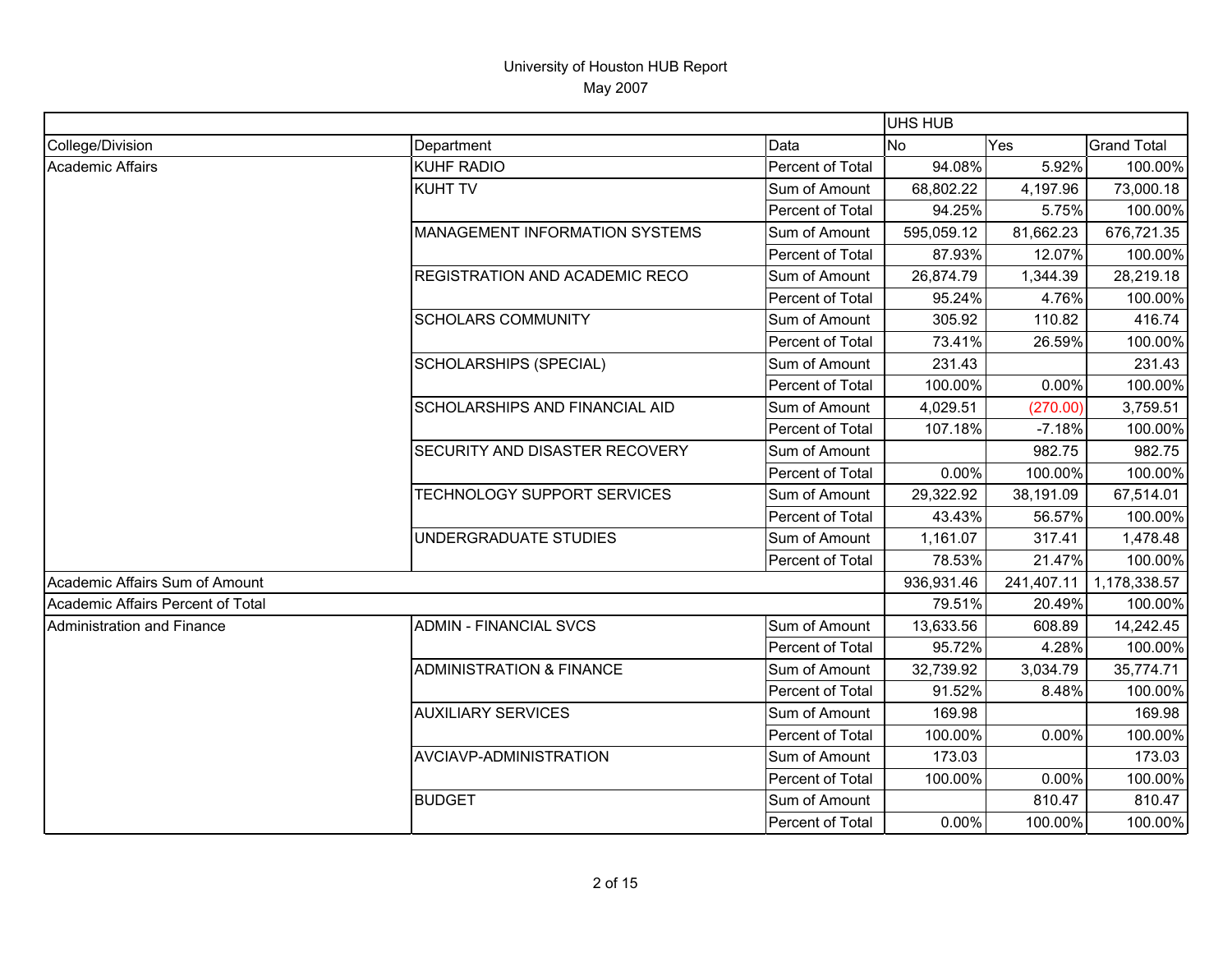|                            |                                  |                  | <b>UHS HUB</b> |            |                    |
|----------------------------|----------------------------------|------------------|----------------|------------|--------------------|
| College/Division           | Department                       | Data             | <b>No</b>      | Yes        | <b>Grand Total</b> |
| Administration and Finance | <b>BUSINESS SERVICES</b>         | Sum of Amount    | 7,610.70       |            | 7,610.70           |
|                            |                                  | Percent of Total | 100.00%        | 0.00%      | 100.00%            |
|                            | ENVIRONMENTAL HEALTH RISK MGMT   | Sum of Amount    | 6,698.13       | 682.17     | 7,380.30           |
|                            |                                  | Percent of Total | 90.76%         | 9.24%      | 100.00%            |
|                            | <b>FACILITIES &amp; PLANNING</b> | Sum of Amount    | 994,194.67     | 418,368.95 | 1,412,563.62       |
|                            |                                  | Percent of Total | 70.38%         | 29.62%     | 100.00%            |
|                            | <b>FINANCE</b>                   | Sum of Amount    | 148.50         | 2,828.18   | 2,976.68           |
|                            |                                  | Percent of Total | 4.99%          | 95.01%     | 100.00%            |
|                            | <b>FINANCIAL REPORTING</b>       | Sum of Amount    | 509.85         |            | 509.85             |
|                            |                                  | Percent of Total | 100.00%        | 0.00%      | 100.00%            |
|                            | <b>HUMAN RESOURCES</b>           | Sum of Amount    | 2,323.49       | 900.49     | 3,223.98           |
|                            |                                  | Percent of Total | 72.07%         | 27.93%     | 100.00%            |
|                            | <b>INST - PLANT</b>              | Sum of Amount    | 50,844.46      | 29,108.79  | 79,953.25          |
|                            |                                  | Percent of Total | 63.59%         | 36.41%     | 100.00%            |
|                            | ONE CARD PROGRAM                 | Sum of Amount    | 3,076.76       | 482.38     | 3,559.14           |
|                            |                                  | Percent of Total | 86.45%         | 13.55%     | 100.00%            |
|                            | PARKING & TRANSPORTATION         | Sum of Amount    | 122,452.42     | 915.96     | 123,368.38         |
|                            |                                  | Percent of Total | 99.26%         | 0.74%      | 100.00%            |
|                            | PHY PLANT-ADMINISTRATION         | Sum of Amount    | 127, 179. 72   | 12,348.50  | 139,528.22         |
|                            |                                  | Percent of Total | 91.15%         | 8.85%      | 100.00%            |
|                            | PHY PLANT-AUTOMOTIVE             | Sum of Amount    | 15,799.85      | 3,290.51   | 19,090.36          |
|                            |                                  | Percent of Total | 82.76%         | 17.24%     | 100.00%            |
|                            | PHY PLANT-BLDG MAINT             | Sum of Amount    | 8,813.68       | 6,244.95   | 15,058.63          |
|                            |                                  | Percent of Total | 58.53%         | 41.47%     | 100.00%            |
|                            | PHY PLANT-CUSTODIAL SVCS         | Sum of Amount    | 6,512.56       |            | 6,512.56           |
|                            |                                  | Percent of Total | 100.00%        | 0.00%      | 100.00%            |
|                            | PHY PLANT-GROUNDS MAINT          | Sum of Amount    | 14,419.45      | 982.00     | 15,401.45          |
|                            |                                  | Percent of Total | 93.62%         | 6.38%      | 100.00%            |
|                            | PHY PLANT-SOLID WASTE            | Sum of Amount    | 7,433.19       |            | 7,433.19           |
|                            |                                  | Percent of Total | 100.00%        | 0.00%      | 100.00%            |
|                            | PHY PLANT-UTILITIES              | Sum of Amount    | 70,917.61      | 35,100.64  | 106,018.25         |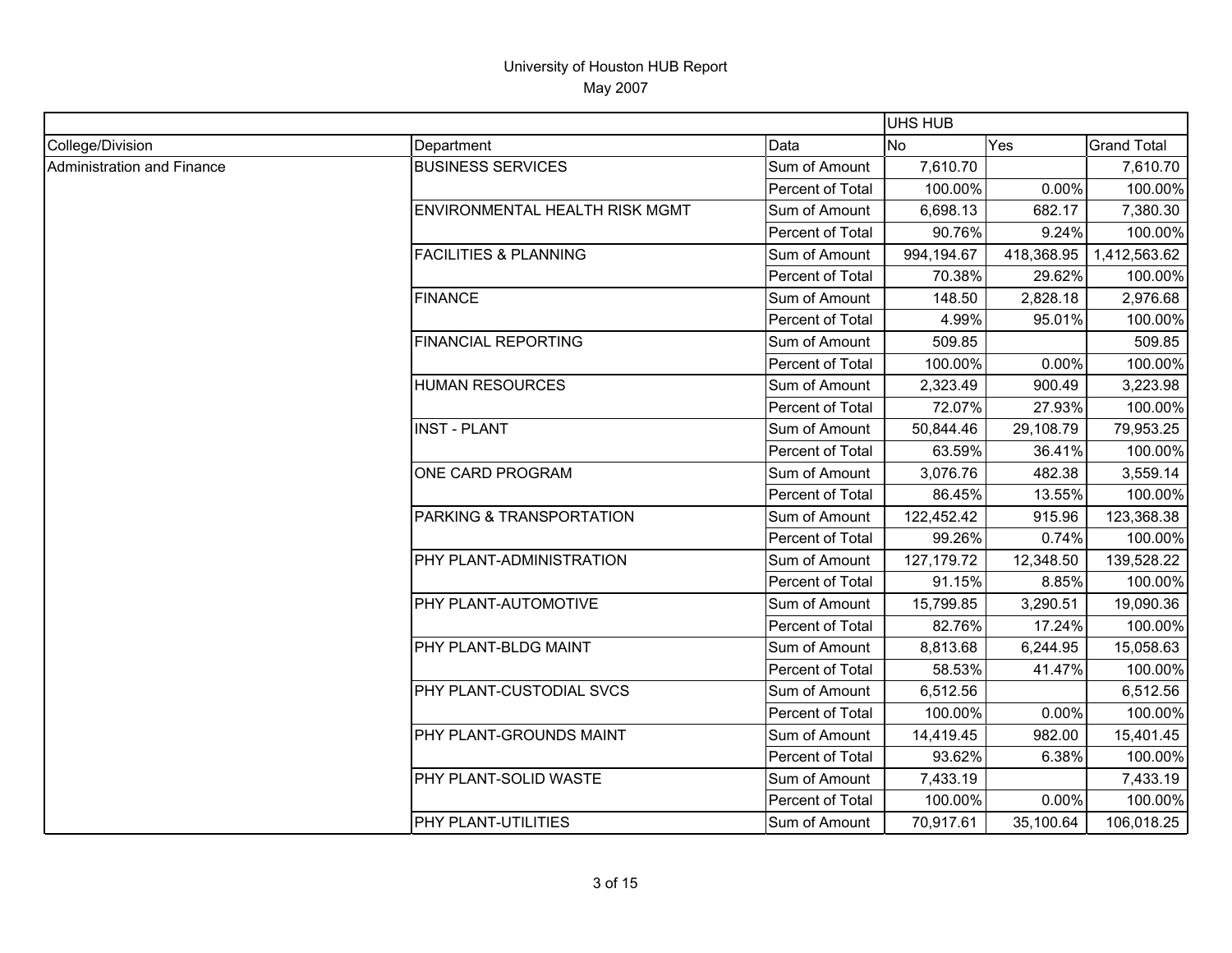|                                             |                                      |                  | UHS HUB      |            |                    |
|---------------------------------------------|--------------------------------------|------------------|--------------|------------|--------------------|
| College/Division                            | Department                           | Data             | <b>No</b>    | Yes        | <b>Grand Total</b> |
| Administration and Finance                  | PHY PLANT-UTILITIES                  | Percent of Total | 66.89%       | 33.11%     | 100.00%            |
|                                             | <b>POLICE</b>                        | Sum of Amount    | 18,404.95    | 7,317.68   | 25,722.63          |
|                                             |                                      | Percent of Total | 71.55%       | 28.45%     | 100.00%            |
|                                             | POSTAL SERVICES                      | Sum of Amount    | 4,587.98     | 100.00     | 4,687.98           |
|                                             |                                      | Percent of Total | 97.87%       | 2.13%      | 100.00%            |
|                                             | <b>PRINTING</b>                      | Sum of Amount    | 18,003.19    | 550.58     | 18,553.77          |
|                                             |                                      | Percent of Total | 97.03%       | 2.97%      | 100.00%            |
|                                             | PURCHASED UTILITIES                  | Sum of Amount    | 5,522.38     |            | 5,522.38           |
|                                             |                                      | Percent of Total | 100.00%      | 0.00%      | 100.00%            |
|                                             | <b>STUDENT FINANCIAL SERVICES</b>    | Sum of Amount    | 15,544.70    | 5,373.35   | 20,918.05          |
|                                             |                                      | Percent of Total | 74.31%       | 25.69%     | 100.00%            |
| Administration and Finance Sum of Amount    |                                      |                  | 1,547,714.73 | 529,049.28 | 2,076,764.01       |
| Administration and Finance Percent of Total |                                      |                  | 74.53%       | 25.47%     | 100.00%            |
| Architecture                                | <b>DEAN, ARCHITECTURE</b>            | Sum of Amount    | 83,963.77    | 1,304.67   | 85,268.44          |
|                                             |                                      | Percent of Total | 98.47%       | 1.53%      | 100.00%            |
| Architecture Sum of Amount                  |                                      |                  | 83,963.77    | 1,304.67   | 85,268.44          |
| Architecture Percent of Total               |                                      |                  | 98.47%       | 1.53%      | 100.00%            |
| <b>Athletics</b>                            | <b>INTERCOLLEGIATE ATHLETICS</b>     | Sum of Amount    | 362,952.59   | 45,876.86  | 408,829.45         |
|                                             |                                      | Percent of Total | 88.78%       | 11.22%     | 100.00%            |
| Athletics Sum of Amount                     |                                      |                  | 362,952.59   | 45,876.86  | 408,829.45         |
| Athletics Percent of Total                  |                                      |                  | 88.78%       | 11.22%     | 100.00%            |
| <b>Business Administration</b>              | ACCOUNTANCY AND TAXATION             | Sum of Amount    | 1,252.31     | 873.79     | 2,126.10           |
|                                             |                                      | Percent of Total | 58.90%       | 41.10%     | 100.00%            |
|                                             | <b>BAUER CAREER SERVICES CTR</b>     | Sum of Amount    | 5,760.21     | 196.24     | 5,956.45           |
|                                             |                                      | Percent of Total | 96.71%       | 3.29%      | 100.00%            |
|                                             | CTR FOR ENTREPRENEURSHIP & INN       | Sum of Amount    | 4,482.89     |            | 4,482.89           |
|                                             |                                      | Percent of Total | 100.00%      | 0.00%      | 100.00%            |
|                                             | <b>CTR FOR EXECUTIVE DEVELOPMENT</b> | Sum of Amount    | 3,828.97     | 3,792.36   | 7,621.33           |
|                                             |                                      | Percent of Total | 50.24%       | 49.76%     | 100.00%            |
|                                             | <b>DEAN, BUSINESS ADMINISTRATION</b> | Sum of Amount    | 91,979.20    | 3,883.26   | 95,862.46          |
|                                             |                                      | Percent of Total | 95.95%       | 4.05%      | 100.00%            |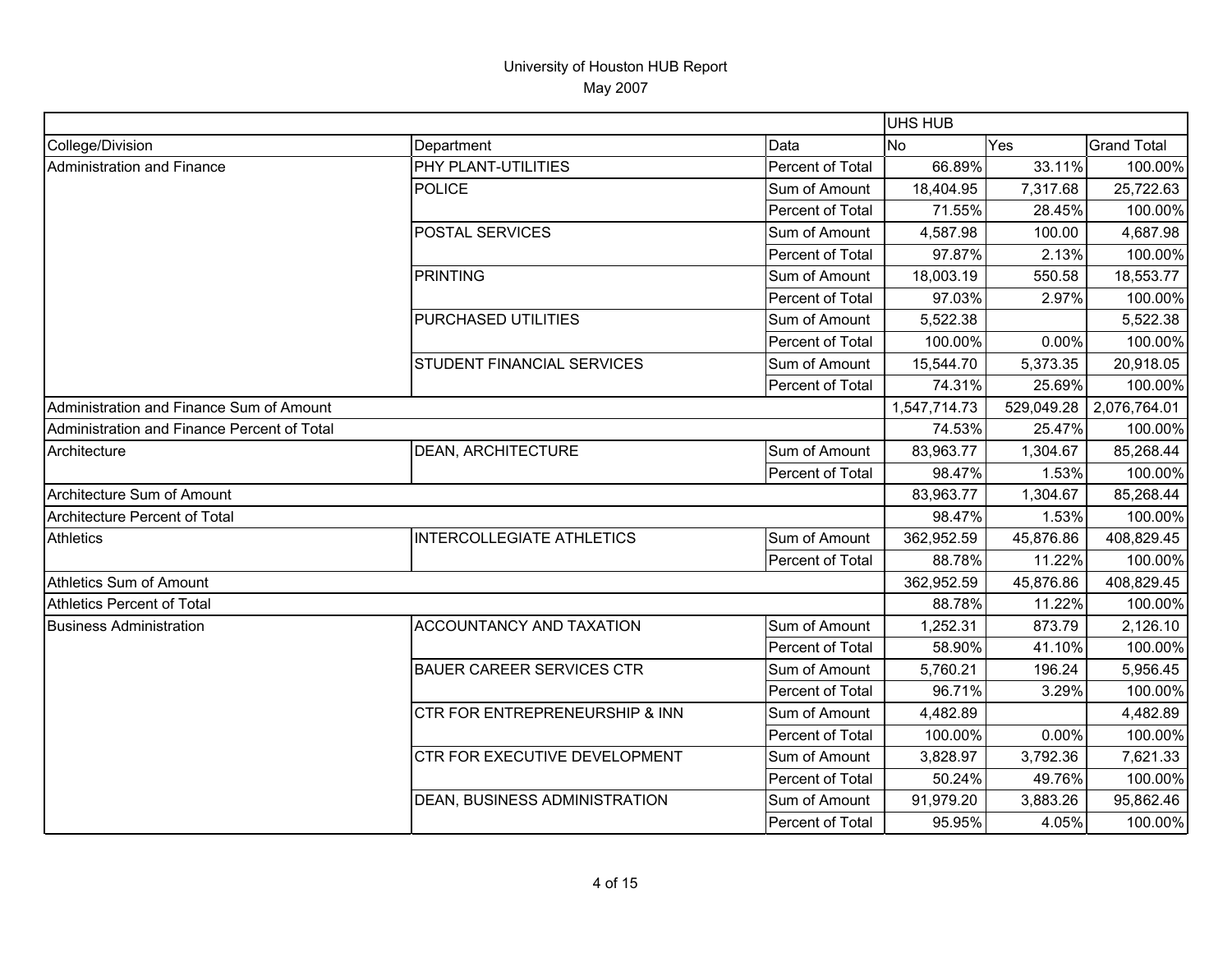|                                                 |                                  |                  | UHS HUB    |           |                    |
|-------------------------------------------------|----------------------------------|------------------|------------|-----------|--------------------|
| College/Division                                | Department                       | Data             | <b>No</b>  | Yes       | <b>Grand Total</b> |
| <b>Business Administration</b>                  | DECISION AND INFORMATION SCIEN   | Sum of Amount    | 392.66     |           | 392.66             |
|                                                 |                                  | Percent of Total | 100.00%    | 0.00%     | 100.00%            |
|                                                 | <b>EXECUTIVE DEGREE PROGRAMS</b> | Sum of Amount    | 72,598.61  | 4,996.67  | 77,595.28          |
|                                                 |                                  | Percent of Total | 93.56%     | 6.44%     | 100.00%            |
|                                                 | <b>FINANCE</b>                   | Sum of Amount    | 151.42     | 1,698.32  | 1,849.74           |
|                                                 |                                  | Percent of Total | 8.19%      | 91.81%    | 100.00%            |
|                                                 | <b>MANAGEMENT</b>                | Sum of Amount    | 2,565.55   | 3,942.82  | 6,508.37           |
|                                                 |                                  | Percent of Total | 39.42%     | 60.58%    | 100.00%            |
|                                                 | <b>MARKETING</b>                 | Sum of Amount    | 255.06     | 2,985.64  | 3,240.70           |
|                                                 |                                  | Percent of Total | 7.87%      | 92.13%    | 100.00%            |
|                                                 | MBA STUDENT SERVICES CENTER      | Sum of Amount    | 3,440.07   | 298.65    | 3,738.72           |
|                                                 |                                  | Percent of Total | 92.01%     | 7.99%     | 100.00%            |
|                                                 | RESEARCH AND INSTR COMPUTING S   | Sum of Amount    | 17,864.96  |           | 17,864.96          |
|                                                 |                                  | Percent of Total | 100.00%    | 0.00%     | 100.00%            |
|                                                 | SALES EXCELLENCE INSTITUTE       | Sum of Amount    | 46,686.60  | 3,135.67  | 49,822.27          |
|                                                 |                                  | Percent of Total | 93.71%     | 6.29%     | 100.00%            |
|                                                 | SMALL BUSINESS DEV CENTER        | Sum of Amount    | 15,787.63  | 29,811.90 | 45,599.53          |
|                                                 |                                  | Percent of Total | 34.62%     | 65.38%    | 100.00%            |
|                                                 | UNDERGRAD BUSINESS PROG          | Sum of Amount    | 382.99     | 701.19    | 1,084.18           |
|                                                 |                                  | Percent of Total | 35.33%     | 64.67%    | 100.00%            |
| Business Administration Sum of Amount           |                                  |                  | 267,429.13 | 56,316.51 | 323,745.64         |
| <b>Business Administration Percent of Total</b> |                                  |                  | 82.60%     | 17.40%    | 100.00%            |
| Chancellor/President                            | <b>AFFIRMATIVE ACTION</b>        | Sum of Amount    | 290.15     | 499.78    | 789.93             |
|                                                 |                                  | Percent of Total | 36.73%     | 63.27%    | 100.00%            |
|                                                 | <b>GENERAL COUNSEL</b>           | Sum of Amount    |            | (179.10)  | (179.10)           |
|                                                 |                                  | Percent of Total | 0.00%      | 100.00%   | 100.00%            |
|                                                 | OFFICE OF SPECIAL EVENTS         | Sum of Amount    | 90,046.92  | 6,145.75  | 96,192.67          |
|                                                 |                                  | Percent of Total | 93.61%     | 6.39%     | 100.00%            |
|                                                 | <b>PRESIDENT</b>                 | Sum of Amount    | 1,290.94   | 1,745.07  | 3,036.01           |
|                                                 |                                  | Percent of Total | 42.52%     | 57.48%    | 100.00%            |
|                                                 | <b>STAFF COUNCIL</b>             | Sum of Amount    | 580.95     | (74.76)   | 506.19             |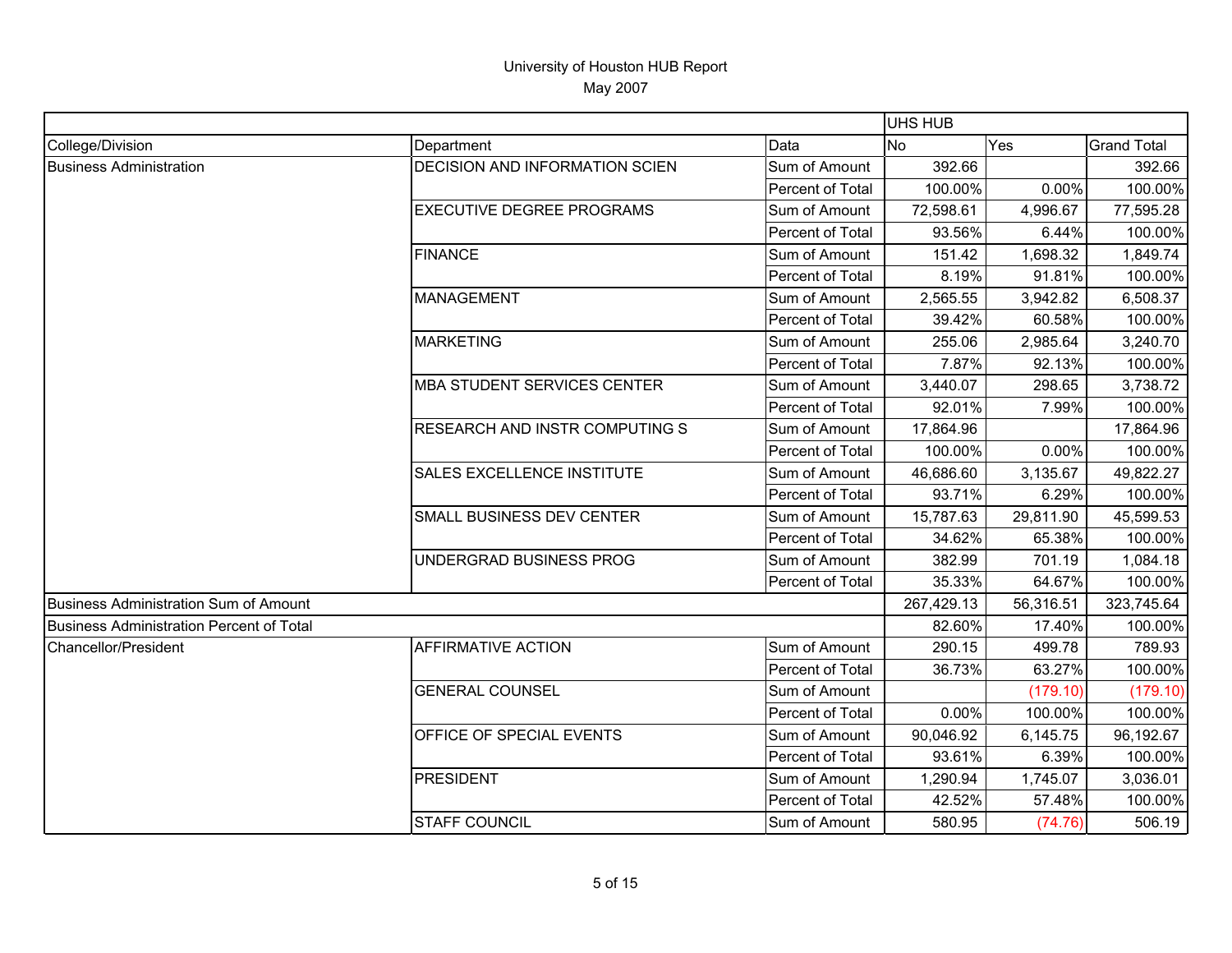|                                       |                                           |                  | <b>UHS HUB</b> |           |                    |
|---------------------------------------|-------------------------------------------|------------------|----------------|-----------|--------------------|
| College/Division                      | Department                                | Data             | <b>No</b>      | Yes       | <b>Grand Total</b> |
| Chancellor/President                  | <b>STAFF COUNCIL</b>                      | Percent of Total | 114.77%        | $-14.77%$ | 100.00%            |
| Chancellor/President Sum of Amount    |                                           |                  | 92,208.96      | 8,136.74  | 100,345.70         |
| Chancellor/President Percent of Total |                                           |                  | 91.89%         | 8.11%     | 100.00%            |
| Education                             | CENTER FOR INFO TECH IN EDUCATION         | Sum of Amount    | 22,115.11      | 5,085.58  | 27,200.69          |
|                                       |                                           | Percent of Total | 81.30%         | 18.70%    | 100.00%            |
|                                       | <b>CONSISTENCY MGMT &amp; COOP DISCIP</b> | Sum of Amount    | 9,299.28       | 2,593.16  | 11,892.44          |
|                                       |                                           | Percent of Total | 78.19%         | 21.81%    | 100.00%            |
|                                       | <b>CURRICULUM AND INSTRUCTION</b>         | Sum of Amount    | 16,943.56      | 6,025.51  | 22,969.07          |
|                                       |                                           | Percent of Total | 73.77%         | 26.23%    | 100.00%            |
|                                       | <b>DEAN, EDUCATION</b>                    | Sum of Amount    | 26,351.02      | 6,164.98  | 32,516.00          |
|                                       |                                           | Percent of Total | 81.04%         | 18.96%    | 100.00%            |
|                                       | EDU. LEADERSHIP & CULTURAL STU            | Sum of Amount    | 959.87         | 1,009.13  | 1,969.00           |
|                                       |                                           | Percent of Total | 48.75%         | 51.25%    | 100.00%            |
|                                       | EDUCATIONAL PSYCHOLOGY                    | Sum of Amount    | 1,769.45       | 249.36    | 2,018.81           |
|                                       |                                           | Percent of Total | 87.65%         | 12.35%    | 100.00%            |
|                                       | HEALTH AND HUMAN PERFORMANCE              | Sum of Amount    | 50,542.33      | 3,532.27  | 54,074.60          |
|                                       |                                           | Percent of Total | 93.47%         | 6.53%     | 100.00%            |
|                                       | HUMAN DEVELOPMENT LAB                     | Sum of Amount    | 1,659.76       | 1,852.67  | 3,512.43           |
|                                       |                                           | Percent of Total | 47.25%         | 52.75%    | 100.00%            |
|                                       | INSTITUTE FOR URBAN EDUCATION             | Sum of Amount    | 458.35         | 793.53    | 1,251.88           |
|                                       |                                           | Percent of Total | 36.61%         | 63.39%    | 100.00%            |
|                                       | TEACHER EDUCATION AND CERTIFIC            | Sum of Amount    | 939.42         |           | 939.42             |
|                                       |                                           | Percent of Total | 100.00%        | 0.00%     | 100.00%            |
| Education Sum of Amount               |                                           |                  | 131,038.15     | 27,306.19 | 158,344.34         |
| Education Percent of Total            |                                           |                  | 82.76%         | 17.24%    | 100.00%            |
| Engineering                           | <b>CHEMICAL ENGINEERING</b>               | Sum of Amount    | 22,155.08      | 2,984.62  | 25,139.70          |
|                                       |                                           | Percent of Total | 88.13%         | 11.87%    | 100.00%            |
|                                       | <b>CIVIL ENGINEERING</b>                  | Sum of Amount    | 89,213.82      | 1,128.87  | 90,342.69          |
|                                       |                                           | Percent of Total | 98.75%         | 1.25%     | 100.00%            |
|                                       | COMPOSITE ENGR APPLICATIONS CT            | Sum of Amount    | 347.77         |           | 347.77             |
|                                       |                                           | Percent of Total | 100.00%        | 0.00%     | 100.00%            |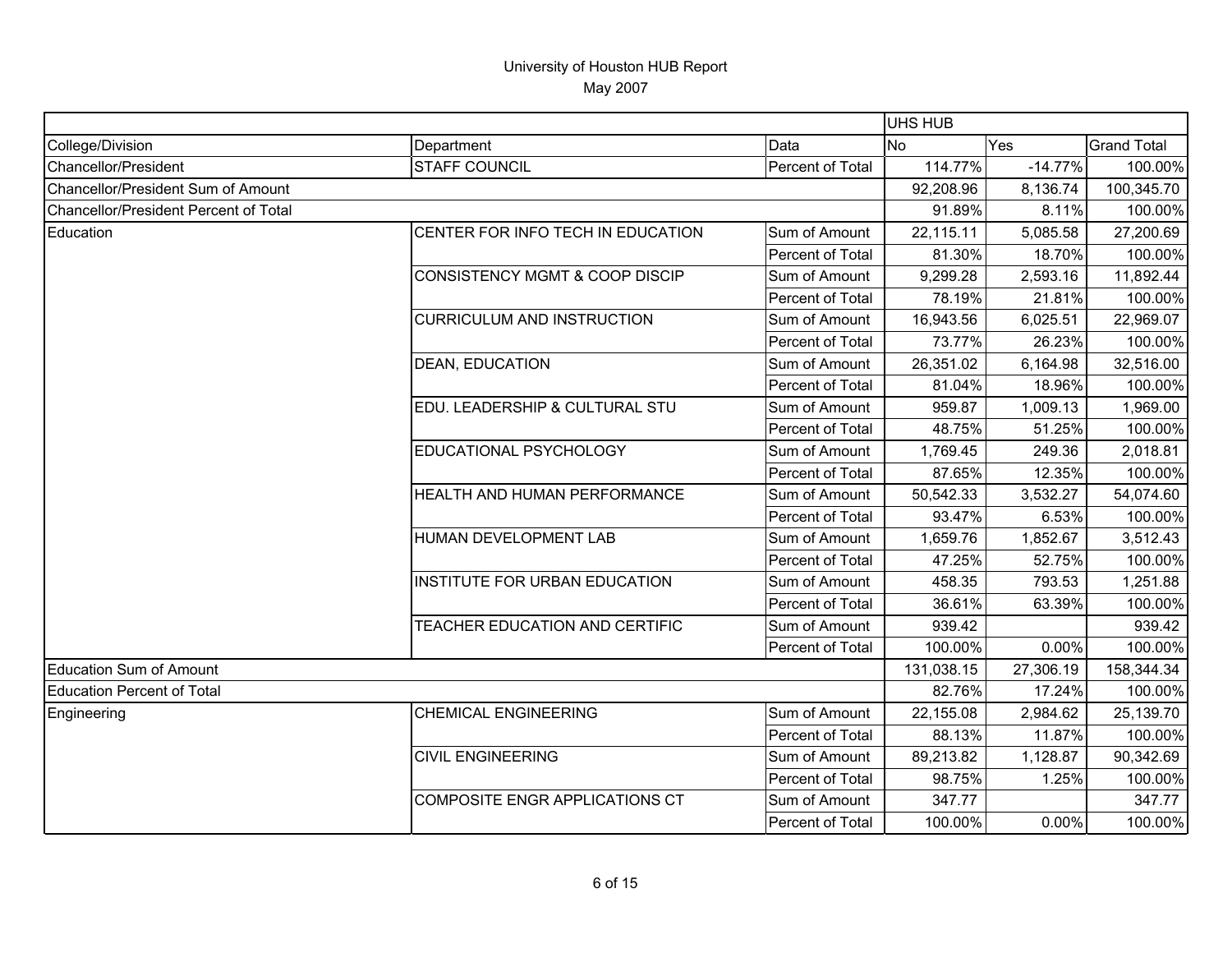|                                 |                                       |                  | UHS HUB    |            |                    |
|---------------------------------|---------------------------------------|------------------|------------|------------|--------------------|
| College/Division                | Department                            | Data             | <b>No</b>  | Yes        | <b>Grand Total</b> |
| Engineering                     | <b>COOPERATIVE ENGINEERING</b>        | Sum of Amount    |            | 24.46      | 24.46              |
|                                 |                                       | Percent of Total | 0.00%      | 100.00%    | 100.00%            |
|                                 | <b>CTR FOR INNOVATIVE GROUTING</b>    | Sum of Amount    | 1,512.00   |            | 1,512.00           |
|                                 |                                       | Percent of Total | 100.00%    | 0.00%      | 100.00%            |
|                                 | CTR FOR NEURO-ENG & COGNITIVE SCIENCE | Sum of Amount    | 121.60     |            | 121.60             |
|                                 |                                       | Percent of Total | 100.00%    | 0.00%      | 100.00%            |
|                                 | <b>DEAN, ENGINEERING</b>              | Sum of Amount    | 22,490.11  | 129,556.01 | 152,046.12         |
|                                 |                                       | Percent of Total | 14.79%     | 85.21%     | 100.00%            |
|                                 | ELECTRICAL ENGINEERING                | Sum of Amount    | 45,475.45  | 11,330.34  | 56,805.79          |
|                                 |                                       | Percent of Total | 80.05%     | 19.95%     | 100.00%            |
|                                 | <b>ENGINEERING SERVICES</b>           | Sum of Amount    | 560.14     | 49.12      | 609.26             |
|                                 |                                       | Percent of Total | 91.94%     | 8.06%      | 100.00%            |
|                                 | <b>INDUSTRIAL ENGINEERING</b>         | Sum of Amount    | 7,525.76   | 405.11     | 7,930.87           |
|                                 |                                       | Percent of Total | 94.89%     | 5.11%      | 100.00%            |
|                                 | <b>MECHANICAL ENGINEERING</b>         | Sum of Amount    | 32,980.31  |            | 32,980.31          |
|                                 |                                       | Percent of Total | 100.00%    | 0.00%      | 100.00%            |
|                                 | NANOSYSTEM MANUFACTURING CTR          | Sum of Amount    | 370.38     |            | 370.38             |
|                                 |                                       | Percent of Total | 100.00%    | 0.00%      | 100.00%            |
|                                 | SW PUBLIC TECHNOLOGY CENTER           | Sum of Amount    | 6,028.35   |            | 6,028.35           |
|                                 |                                       | Percent of Total | 100.00%    | 0.00%      | 100.00%            |
| Engineering Sum of Amount       |                                       |                  | 228,780.77 | 145,478.53 | 374,259.30         |
| Engineering Percent of Total    |                                       |                  | 61.13%     | 38.87%     | 100.00%            |
| Graduate College of Social Work | <b>ADMISSIONS</b>                     | Sum of Amount    | 432.00     |            | 432.00             |
|                                 |                                       | Percent of Total | 100.00%    | 0.00%      | 100.00%            |
|                                 | <b>ALUMNI &amp; CAREER SERVICES</b>   | Sum of Amount    | 15.69      | 112.56     | 128.25             |
|                                 |                                       | Percent of Total | 12.23%     | 87.77%     | 100.00%            |
|                                 | <b>AMERICAN HUMANICS</b>              | Sum of Amount    |            | 24.76      | 24.76              |
|                                 |                                       | Percent of Total | 0.00%      | 100.00%    | 100.00%            |
|                                 | <b>DEAN, SOCIAL WORK</b>              | Sum of Amount    | 3,350.66   | 1,114.76   | 4,465.42           |
|                                 |                                       | Percent of Total | 75.04%     | 24.96%     | 100.00%            |
|                                 | <b>FIELD OFFICE</b>                   | Sum of Amount    |            | 120.91     | 120.91             |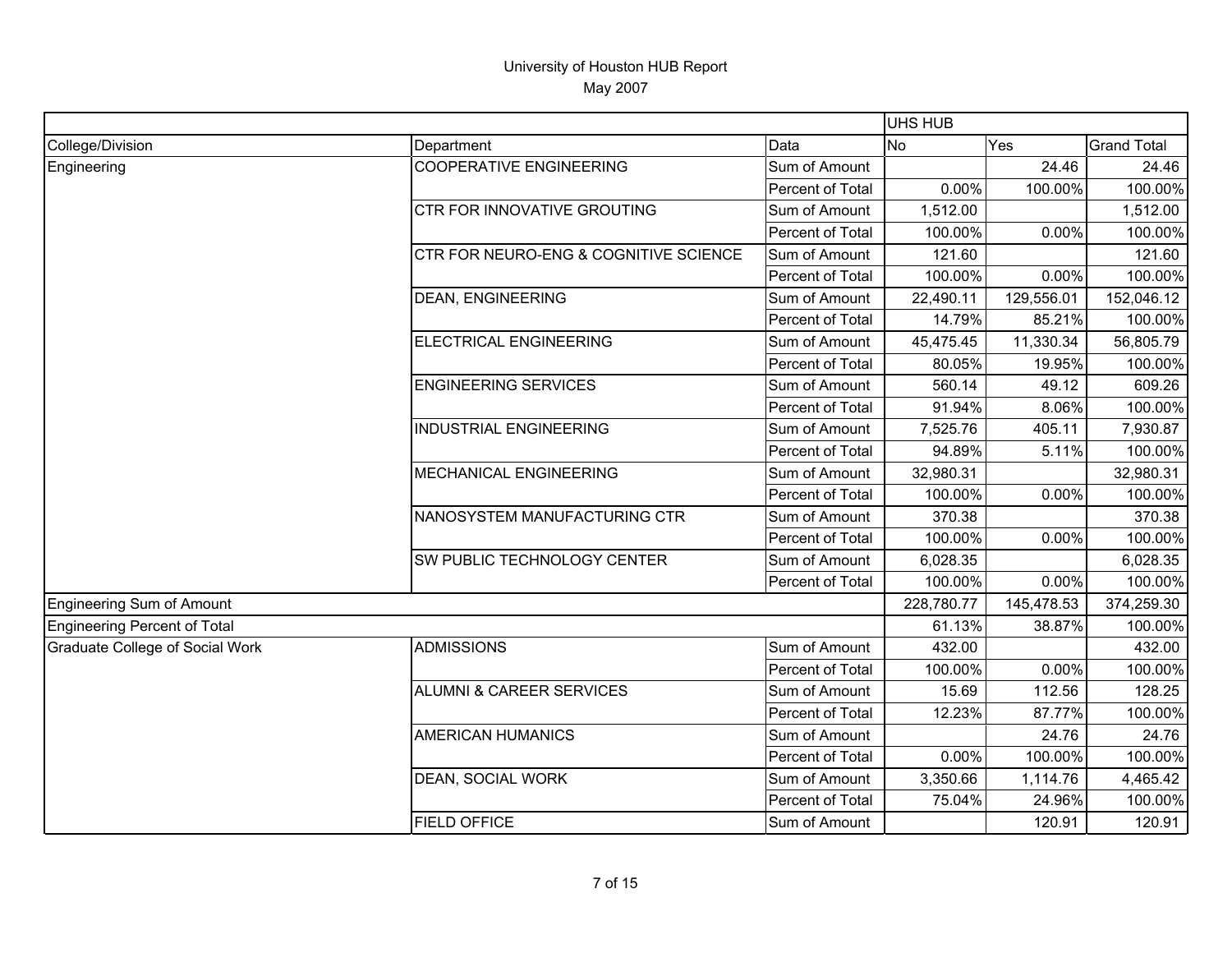|                                                  |                                   |                  | <b>UHS HUB</b> |          |                    |
|--------------------------------------------------|-----------------------------------|------------------|----------------|----------|--------------------|
| College/Division                                 | Department                        | Data             | No             | Yes      | <b>Grand Total</b> |
| Graduate College of Social Work                  | <b>FIELD OFFICE</b>               | Percent of Total | 0.00%          | 100.00%  | 100.00%            |
|                                                  | <b>LEADERSHIP &amp; CHANGE</b>    | Sum of Amount    |                | 46.37    | 46.37              |
|                                                  |                                   | Percent of Total | 0.00%          | 100.00%  | 100.00%            |
|                                                  | <b>OCP</b>                        | Sum of Amount    | 2,881.54       | 922.74   | 3,804.28           |
|                                                  |                                   | Percent of Total | 75.74%         | 24.26%   | 100.00%            |
|                                                  | <b>ODSPR</b>                      | Sum of Amount    | 98.29          | 228.14   | 326.43             |
|                                                  |                                   | Percent of Total | 30.11%         | 69.89%   | 100.00%            |
|                                                  | PHD PROGRAM                       | Sum of Amount    | 275.00         |          | 275.00             |
|                                                  |                                   | Percent of Total | 100.00%        | 0.00%    | 100.00%            |
| Graduate College of Social Work Sum of Amount    |                                   |                  | 7,053.18       | 2,570.24 | 9,623.42           |
| Graduate College of Social Work Percent of Total |                                   |                  | 73.29%         | 26.71%   | 100.00%            |
| Honors College                                   | DEAN, HONORS COLLEGE              | Sum of Amount    | 34,104.52      | 1,358.94 | 35,463.46          |
|                                                  |                                   | Percent of Total | 96.17%         | 3.83%    | 100.00%            |
|                                                  | <b>HOUSTON TEACHERS INSTITUTE</b> | Sum of Amount    | 1,062.31       | 248.51   | 1,310.82           |
|                                                  |                                   | Percent of Total | 81.04%         | 18.96%   | 100.00%            |
| Honors College Sum of Amount                     |                                   |                  | 35,166.83      | 1,607.45 | 36,774.28          |
| Honors College Percent of Total                  |                                   |                  | 95.63%         | 4.37%    | 100.00%            |
| Hotel and Restaurant Management                  | DEAN, HOTEL & RESTAURANT MANAG    | Sum of Amount    | 6,758.10       | 635.81   | 7,393.91           |
|                                                  |                                   | Percent of Total | 91.40%         | 8.60%    | 100.00%            |
|                                                  | HOTEL AND RESTAURANT MANAGEMEN    | Sum of Amount    | 231,164.97     | 7,456.81 | 238,621.78         |
|                                                  |                                   | Percent of Total | 96.88%         | 3.12%    | 100.00%            |
| Hotel and Restaurant Management Sum of Amount    |                                   |                  | 237,923.07     | 8,092.62 | 246,015.69         |
| Hotel and Restaurant Management Percent of Total |                                   |                  | 96.71%         | 3.29%    | 100.00%            |
| Law Center                                       | DEAN, LAW                         | Sum of Amount    | 35,581.90      | 5,221.43 | 40,803.33          |
|                                                  |                                   | Percent of Total | 87.20%         | 12.80%   | 100.00%            |
|                                                  | LAW INFORMATION TECHNOLOGY        | Sum of Amount    | 4,130.00       | 284.38   | 4,414.38           |
|                                                  |                                   | Percent of Total | 93.56%         | 6.44%    | 100.00%            |
|                                                  | <b>LAW LIBRARY</b>                | Sum of Amount    | 10,251.68      | 122.80   | 10,374.48          |
|                                                  |                                   | Percent of Total | 98.82%         | 1.18%    | 100.00%            |
| Law Center Sum of Amount                         |                                   |                  | 49,963.58      | 5,628.61 | 55,592.19          |
| Law Center Percent of Total                      |                                   |                  | 89.88%         | 10.12%   | 100.00%            |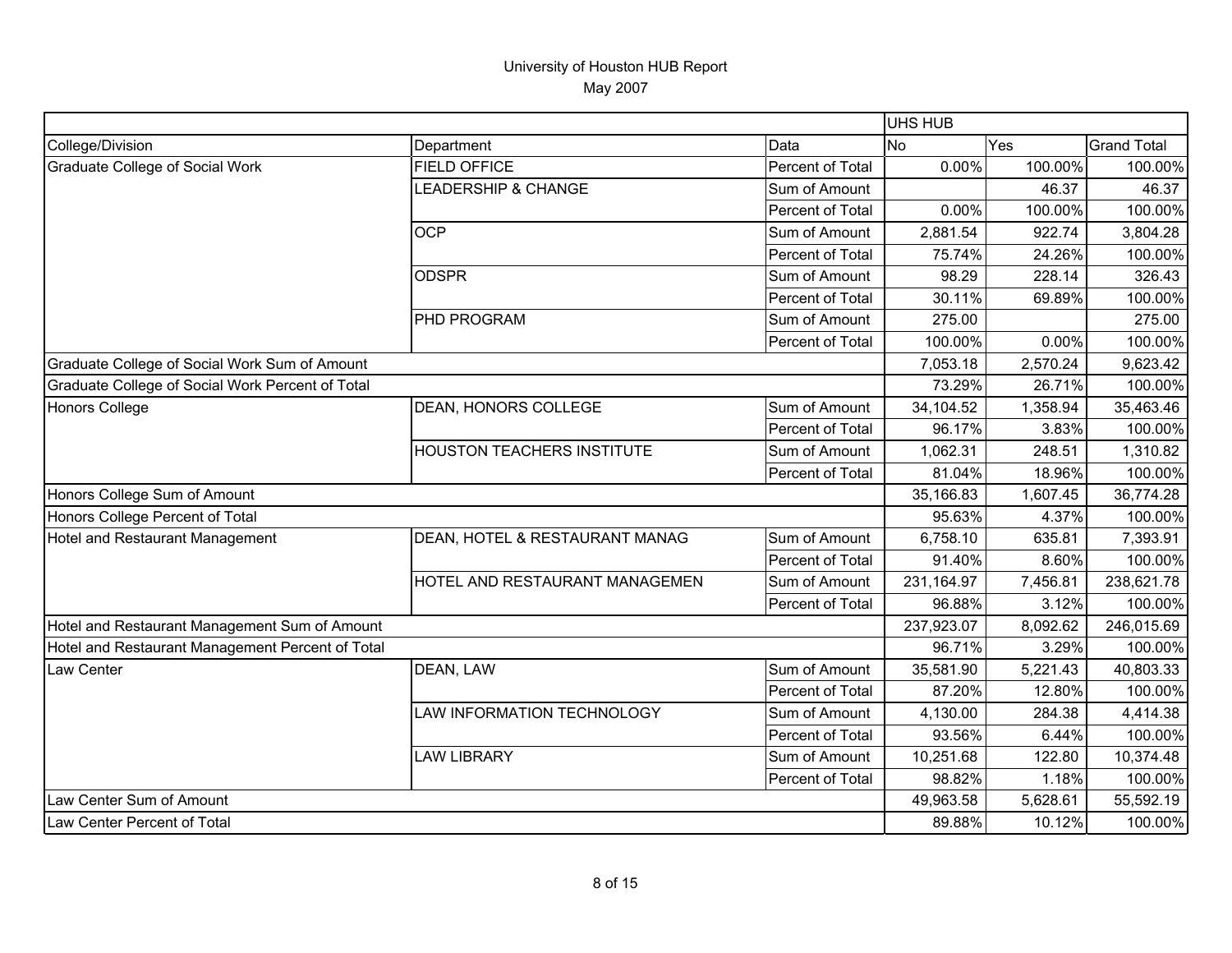|                                         |                                 |                  | <b>UHS HUB</b> |          |                    |
|-----------------------------------------|---------------------------------|------------------|----------------|----------|--------------------|
| College/Division                        | Department                      | Data             | No             | Yes      | <b>Grand Total</b> |
| <b>Liberal Arts and Social Sciences</b> | <b>AEROSPACE STUDIES</b>        | Sum of Amount    | 171.20         | 122.50   | 293.70             |
|                                         |                                 | Percent of Total | 58.29%         | 41.71%   | 100.00%            |
|                                         | AFRICAN-AMERICAN STUDIES        | Sum of Amount    | 3,295.92       | 2,938.50 | 6,234.42           |
|                                         |                                 | Percent of Total | 52.87%         | 47.13%   | 100.00%            |
|                                         | <b>ANTHROPOLOGY</b>             | Sum of Amount    | 92.43          |          | 92.43              |
|                                         |                                 | Percent of Total | 100.00%        | 0.00%    | 100.00%            |
|                                         | <b>ART</b>                      | Sum of Amount    | 15,600.32      | 2,157.96 | 17,758.28          |
|                                         |                                 | Percent of Total | 87.85%         | 12.15%   | 100.00%            |
|                                         | <b>ARTE PUBLICO</b>             | Sum of Amount    | 63,556.13      | 337.94   | 63,894.07          |
|                                         |                                 | Percent of Total | 99.47%         | 0.53%    | 100.00%            |
|                                         | <b>BAND</b>                     | Sum of Amount    | 3,366.12       |          | 3,366.12           |
|                                         |                                 | Percent of Total | 100.00%        | 0.00%    | 100.00%            |
|                                         | <b>BLAFFER GALLERY</b>          | Sum of Amount    | 9,594.98       |          | 9,594.98           |
|                                         |                                 | Percent of Total | 100.00%        | 0.00%    | 100.00%            |
|                                         | CENTER FOR PUBLIC POLICY        | Sum of Amount    | 999.53         | 276.35   | 1,275.88           |
|                                         |                                 | Percent of Total | 78.34%         | 21.66%   | 100.00%            |
|                                         | <b>COMMUNICATION</b>            | Sum of Amount    | 8,501.66       | 4,935.07 | 13,436.73          |
|                                         |                                 | Percent of Total | 63.27%         | 36.73%   | 100.00%            |
|                                         | <b>COMMUNICATIONS DISORDERS</b> | Sum of Amount    | 5,967.95       | 1,088.97 | 7,056.92           |
|                                         |                                 | Percent of Total | 84.57%         | 15.43%   | 100.00%            |
|                                         | DEAN, LIBERAL ARTS & SOC SCI    | Sum of Amount    | 36,446.56      | 5,692.11 | 42,138.67          |
|                                         |                                 | Percent of Total | 86.49%         | 13.51%   | 100.00%            |
|                                         | <b>ECONOMICS</b>                | Sum of Amount    | 32,089.72      | 68.76    | 32,158.48          |
|                                         |                                 | Percent of Total | 99.79%         | 0.21%    | 100.00%            |
|                                         | <b>ENGLISH</b>                  | Sum of Amount    | 22,044.63      | 2,512.00 | 24,556.63          |
|                                         |                                 | Percent of Total | 89.77%         | 10.23%   | 100.00%            |
|                                         | <b>HISTORY</b>                  | Sum of Amount    | 13,939.59      | 475.80   | 14,415.39          |
|                                         |                                 | Percent of Total | 96.70%         | 3.30%    | 100.00%            |
|                                         | <b>MEXICAN-AMERICAN STUDIES</b> | Sum of Amount    | 11,714.80      | 1,062.48 | 12,777.28          |
|                                         |                                 | Percent of Total | 91.68%         | 8.32%    | 100.00%            |
|                                         | <b>MILITARY SCIENCE</b>         | Sum of Amount    | 261.48         |          | 261.48             |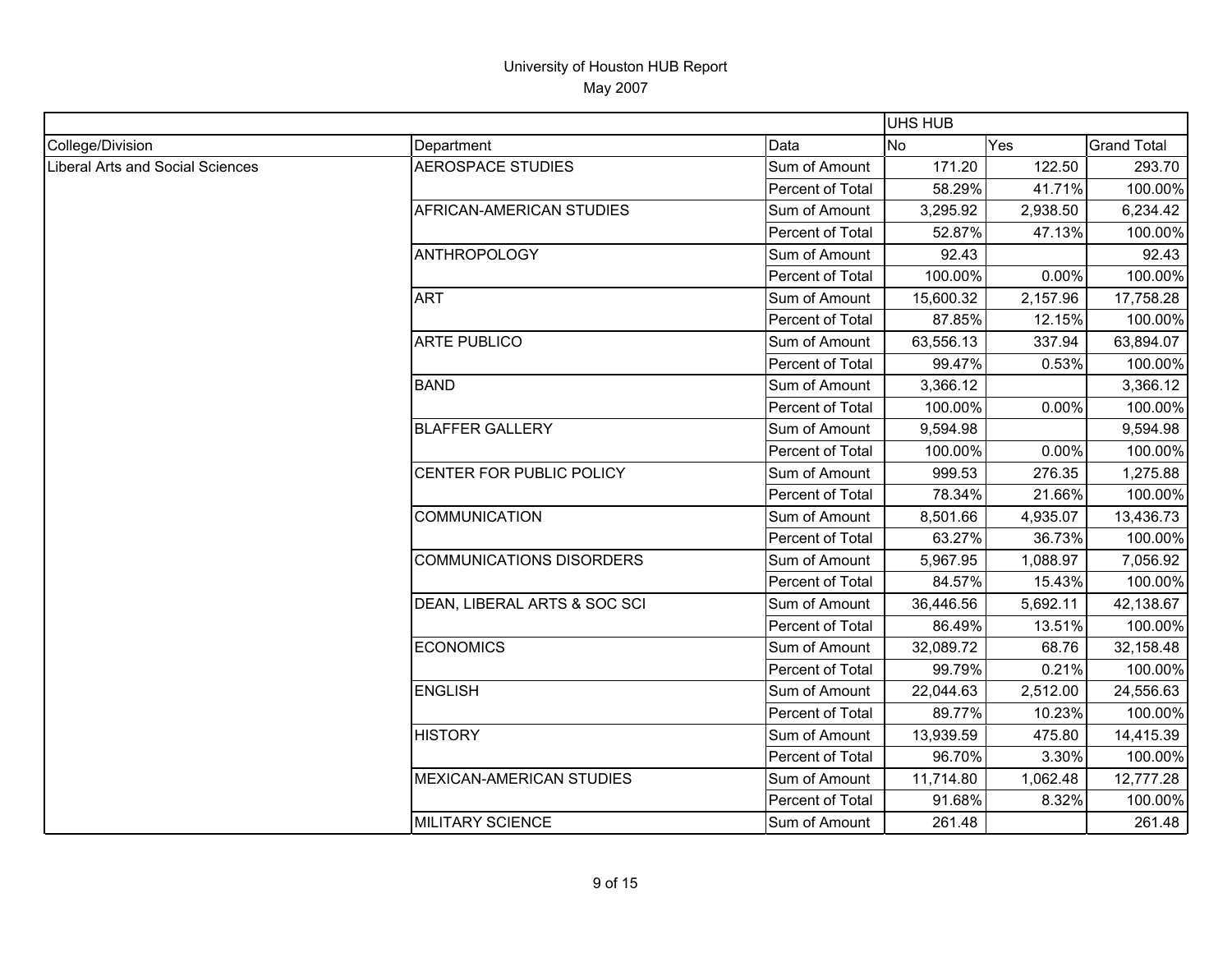|                                                   |                                   |                  | UHS HUB    |           |                    |
|---------------------------------------------------|-----------------------------------|------------------|------------|-----------|--------------------|
| College/Division                                  | Department                        | Data             | <b>No</b>  | Yes       | <b>Grand Total</b> |
| <b>Liberal Arts and Social Sciences</b>           | <b>MILITARY SCIENCE</b>           | Percent of Total | 100.00%    | 0.00%     | 100.00%            |
|                                                   | MODERN AND CLASSICAL LANGUAGES    | Sum of Amount    | 2,940.41   | 2,208.42  | 5,148.83           |
|                                                   |                                   | Percent of Total | 57.11%     | 42.89%    | 100.00%            |
|                                                   | <b>MUSIC</b>                      | Sum of Amount    | 20,469.97  | 3,206.15  | 23,676.12          |
|                                                   |                                   | Percent of Total | 86.46%     | 13.54%    | 100.00%            |
|                                                   | PHILOSOPHY                        | Sum of Amount    | 2,080.97   | 100.73    | 2,181.70           |
|                                                   |                                   | Percent of Total | 95.38%     | 4.62%     | 100.00%            |
|                                                   | POLITICAL SCIENCE                 | Sum of Amount    | 38,646.17  | 2,310.93  | 40,957.10          |
|                                                   |                                   | Percent of Total | 94.36%     | 5.64%     | 100.00%            |
|                                                   | <b>PSYCHOLOGY</b>                 | Sum of Amount    | 9,418.08   | 16,055.98 | 25,474.06          |
|                                                   |                                   | Percent of Total | 36.97%     | 63.03%    | 100.00%            |
|                                                   | <b>SOCIOLOGY</b>                  | Sum of Amount    | 1,277.09   | 1,071.72  | 2,348.81           |
|                                                   |                                   | Percent of Total | 54.37%     | 45.63%    | 100.00%            |
|                                                   | <b>THEATRE</b>                    | Sum of Amount    | 9,980.23   | 20.04     | 10,000.27          |
|                                                   |                                   | Percent of Total | 99.80%     | 0.20%     | 100.00%            |
|                                                   | <b>WOMEN'S STUDIES PROGRAM</b>    | Sum of Amount    | 954.96     | 69.54     | 1,024.50           |
|                                                   |                                   | Percent of Total | 93.21%     | 6.79%     | 100.00%            |
|                                                   | <b>WRITING CENTER</b>             | Sum of Amount    | 1,010.53   | 37.16     | 1,047.69           |
|                                                   |                                   | Percent of Total | 96.45%     | 3.55%     | 100.00%            |
| Liberal Arts and Social Sciences Sum of Amount    |                                   |                  | 314,421.43 | 46,749.11 | 361,170.54         |
| Liberal Arts and Social Sciences Percent of Total |                                   |                  | 87.06%     | 12.94%    | 100.00%            |
| Library                                           | UNIVERSITY LIBRARIES              | Sum of Amount    | 258,711.47 | 88,208.78 | 346,920.25         |
|                                                   |                                   | Percent of Total | 74.57%     | 25.43%    | 100.00%            |
| Library Sum of Amount                             |                                   |                  | 258,711.47 | 88,208.78 | 346,920.25         |
| <b>Library Percent of Total</b>                   |                                   |                  | 74.57%     | 25.43%    | 100.00%            |
| <b>Natural Science and Mathematics</b>            | <b>BIOLOGY &amp; BIOCHEMISTRY</b> | Sum of Amount    | 112,312.61 | 5,962.94  | 118,275.55         |
|                                                   |                                   | Percent of Total | 94.96%     | 5.04%     | 100.00%            |
|                                                   | <b>CAGE INSTITUTE</b>             | Sum of Amount    | 1,808.46   | (93.19)   | 1,715.27           |
|                                                   |                                   | Percent of Total | 105.43%    | $-5.43%$  | 100.00%            |
|                                                   | <b>CHEMISTRY</b>                  | Sum of Amount    | 108,363.00 | 7,724.42  | 116,087.42         |
|                                                   |                                   | Percent of Total | 93.35%     | 6.65%     | 100.00%            |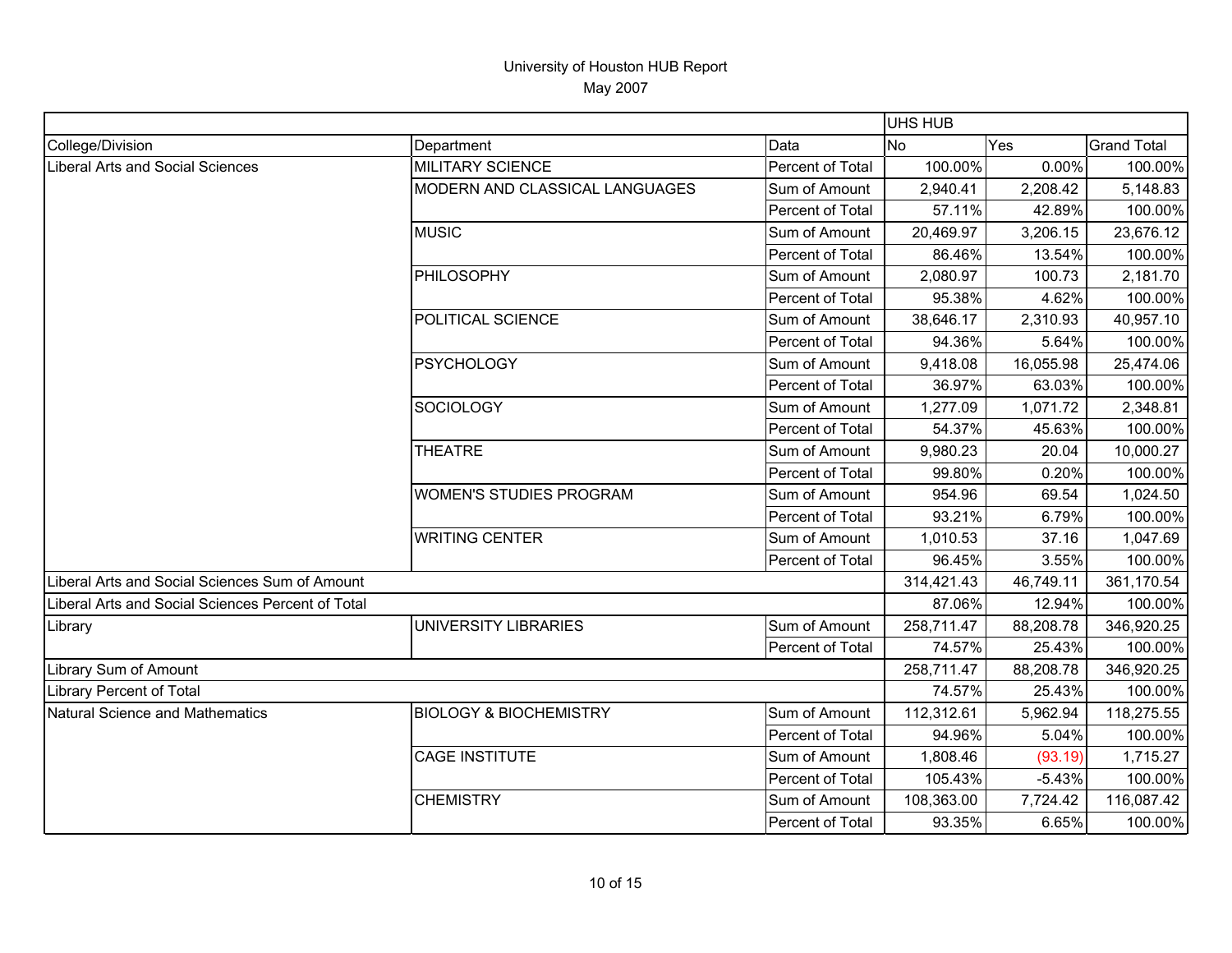|                                                  |                                           |                  | <b>UHS HUB</b> |           |                    |
|--------------------------------------------------|-------------------------------------------|------------------|----------------|-----------|--------------------|
| College/Division                                 | Department                                | Data             | No             | Yes       | <b>Grand Total</b> |
| <b>Natural Science and Mathematics</b>           | <b>COMPUTER SCIENCE</b>                   | Sum of Amount    | 18,211.77      | 27,470.92 | 45,682.69          |
|                                                  |                                           | Percent of Total | 39.87%         | 60.13%    | 100.00%            |
|                                                  | DEAN, NATURAL SCIENCE & MATHE             | Sum of Amount    | 18,177.42      | 1,895.58  | 20,073.00          |
|                                                  |                                           | Percent of Total | 90.56%         | 9.44%     | 100.00%            |
|                                                  | <b>GEOLOGY</b>                            | Sum of Amount    | 42,100.63      | 10,492.34 | 52,592.97          |
|                                                  |                                           | Percent of Total | 80.05%         | 19.95%    | 100.00%            |
|                                                  | <b>IMAQS</b>                              | Sum of Amount    | 6,385.15       |           | 6,385.15           |
|                                                  |                                           | Percent of Total | 100.00%        | 0.00%     | 100.00%            |
|                                                  | INST FOR THEORETICAL & ENG SCI            | Sum of Amount    | 218.55         |           | 218.55             |
|                                                  |                                           | Percent of Total | 100.00%        | 0.00%     | 100.00%            |
|                                                  | <b>MATHEMATICS</b>                        | Sum of Amount    | 22,351.58      | 2,141.28  | 24,492.86          |
|                                                  |                                           | Percent of Total | 91.26%         | 8.74%     | 100.00%            |
|                                                  | <b>PHYSICS</b>                            | Sum of Amount    | 29,697.23      | 1,275.26  | 30,972.49          |
|                                                  |                                           | Percent of Total | 95.88%         | 4.12%     | 100.00%            |
| Natural Science and Mathematics Sum of Amount    |                                           |                  | 359,626.40     | 56,869.55 | 416,495.95         |
| Natural Science and Mathematics Percent of Total |                                           |                  | 86.35%         | 13.65%    | 100.00%            |
| Optometry                                        | <b>DEAN, OPTOMETRY</b>                    | Sum of Amount    | 43,096.41      | 14,741.20 | 57,837.61          |
|                                                  |                                           | Percent of Total | 74.51%         | 25.49%    | 100.00%            |
|                                                  | OPT VISION SCIENCES                       | Sum of Amount    | 25,351.70      | 1,005.00  | 26,356.70          |
|                                                  |                                           | Percent of Total | 96.19%         | 3.81%     | 100.00%            |
|                                                  | OPTOMETRY CLINIC                          | Sum of Amount    | 12,401.74      | 1,687.59  | 14,089.33          |
|                                                  |                                           | Percent of Total | 88.02%         | 11.98%    | 100.00%            |
| Optometry Sum of Amount                          |                                           |                  | 80,849.85      | 17,433.79 | 98,283.64          |
| Optometry Percent of Total                       |                                           |                  | 82.26%         | 17.74%    | 100.00%            |
| Pharmacy                                         | <b>CLINICAL PHARMACY &amp; ADMINISTRA</b> | Sum of Amount    | 7,198.75       | 35.71     | 7,234.46           |
|                                                  |                                           | Percent of Total | 99.51%         | 0.49%     | 100.00%            |
|                                                  | DEAN, PHARMACY                            | Sum of Amount    | 44,037.12      | 4,050.51  | 48,087.63          |
|                                                  |                                           | Percent of Total | 91.58%         | 8.42%     | 100.00%            |
|                                                  | INSTITUTE FOR DRUG EDUCATION              | Sum of Amount    | 1,232.69       |           | 1,232.69           |
|                                                  |                                           | Percent of Total | 100.00%        | 0.00%     | 100.00%            |
|                                                  | PHARMACOLOGICAL & PHARMACEUTIC            | Sum of Amount    | 43,767.61      | 1,348.51  | 45,116.12          |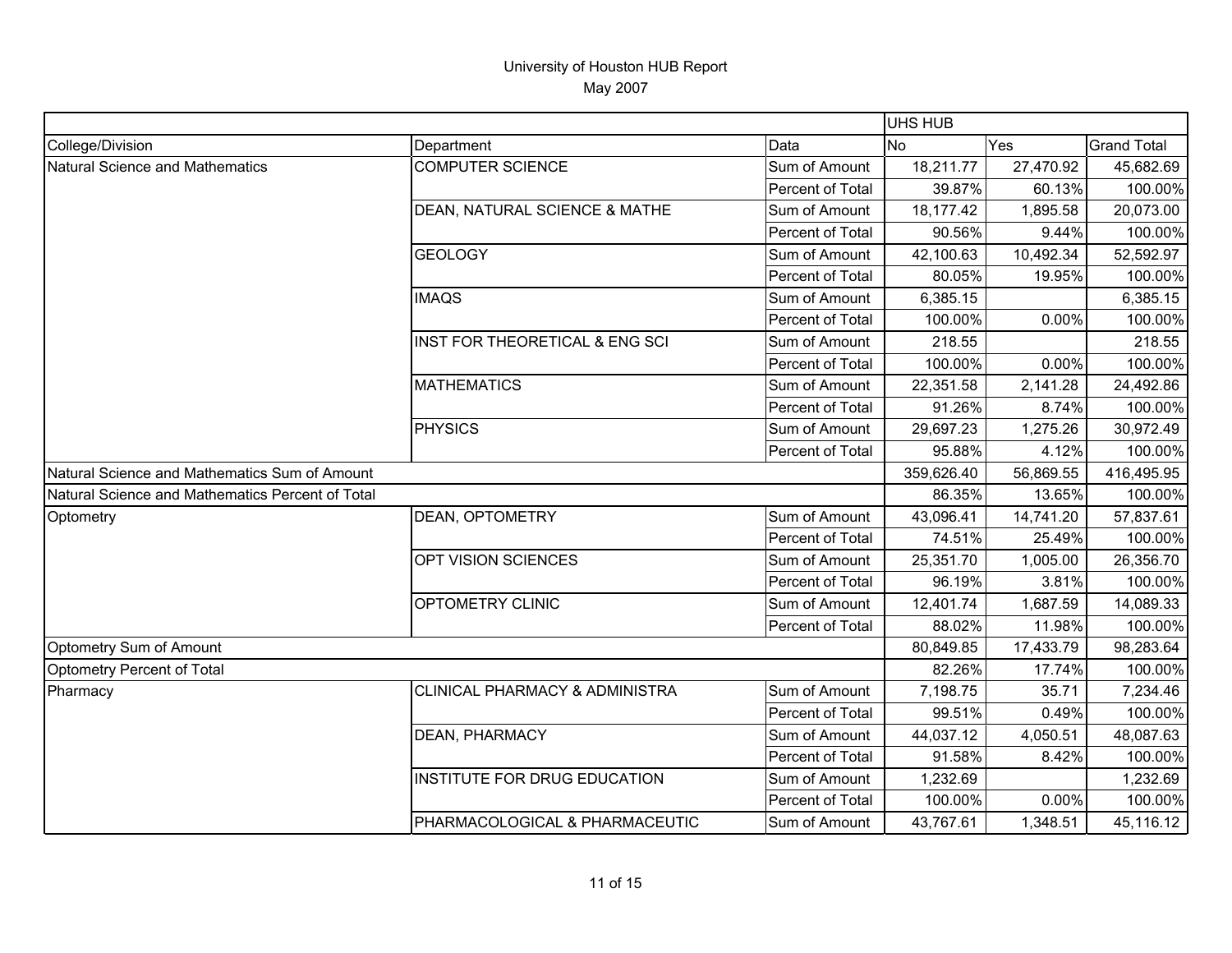|                           |                                          |                  | <b>UHS HUB</b> |          |                    |
|---------------------------|------------------------------------------|------------------|----------------|----------|--------------------|
| College/Division          | Department                               | Data             | <b>No</b>      | Yes      | <b>Grand Total</b> |
| Pharmacy                  | PHARMACOLOGICAL & PHARMACEUTIC           | Percent of Total | 97.01%         | 2.99%    | 100.00%            |
| Pharmacy Sum of Amount    |                                          |                  | 96,236.17      | 5,434.73 | 101,670.90         |
| Pharmacy Percent of Total |                                          |                  | 94.65%         | 5.35%    | 100.00%            |
| Research                  | ANIMAL CARE OPERATIONS                   | Sum of Amount    | 12,797.49      | 3,078.16 | 15,875.65          |
|                           |                                          | Percent of Total | 80.61%         | 19.39%   | 100.00%            |
|                           | CENTER FOR ADVANCED MATERIALS            | Sum of Amount    | 12,368.14      | 81.04    | 12,449.18          |
|                           |                                          | Percent of Total | 99.35%         | 0.65%    | 100.00%            |
|                           | <b>CMC</b>                               | Sum of Amount    | 40,923.41      |          | 40,923.41          |
|                           |                                          | Percent of Total | 100.00%        | 0.00%    | 100.00%            |
|                           | ENVIRONMENTAL INSTIT-HOUSTON             | Sum of Amount    | 2,959.59       |          | 2,959.59           |
|                           |                                          | Percent of Total | 100.00%        | 0.00%    | 100.00%            |
|                           | <b>GRANTS AND CONTRACTS</b>              | Sum of Amount    | 8,507.85       |          | 8,507.85           |
|                           |                                          | Percent of Total | 100.00%        | 0.00%    | 100.00%            |
|                           | HOUSTON COASTAL CENTER                   | Sum of Amount    | 158.11         |          | 158.11             |
|                           |                                          | Percent of Total | 100.00%        | 0.00%    | 100.00%            |
|                           | INSTITUTE FOR MOLECULAR DESIGN           | Sum of Amount    | 2,024.33       | 61.70    | 2,086.03           |
|                           |                                          | Percent of Total | 97.04%         | 2.96%    | 100.00%            |
|                           | OFFICE OF TECHNOLOGY MANAGEMEN           | Sum of Amount    | 17,508.32      |          | 17,508.32          |
|                           |                                          | Percent of Total | 100.00%        | 0.00%    | 100.00%            |
|                           | <b>RESEARCH</b>                          | Sum of Amount    | 58,248.82      | 860.59   | 59,109.41          |
|                           |                                          | Percent of Total | 98.54%         | 1.46%    | 100.00%            |
|                           | RESEARCH FINANCIAL SERVICES              | Sum of Amount    | 231.06         | 212.73   | 443.79             |
|                           |                                          | Percent of Total | 52.07%         | 47.93%   | 100.00%            |
|                           | <b>RESEARCH INFORMATION CENTER</b>       | Sum of Amount    | 1,522.20       | 2,775.48 | 4,297.68           |
|                           |                                          | Percent of Total | 35.42%         | 64.58%   | 100.00%            |
|                           | RESEARCH POLICIES/COMP/COMMITT           | Sum of Amount    | 517.06         |          | 517.06             |
|                           |                                          | Percent of Total | 100.00%        | 0.00%    | 100.00%            |
|                           | <b>SUPER CONDUCT &amp; ADV MATERIALS</b> | Sum of Amount    | 2,134.03       | 1,561.01 | 3,695.04           |
|                           |                                          | Percent of Total | 57.75%         | 42.25%   | 100.00%            |
|                           | <b>TCSUH</b>                             | Sum of Amount    | 97,500.17      | 5,497.40 | 102,997.57         |
|                           |                                          | Percent of Total | 94.66%         | 5.34%    | 100.00%            |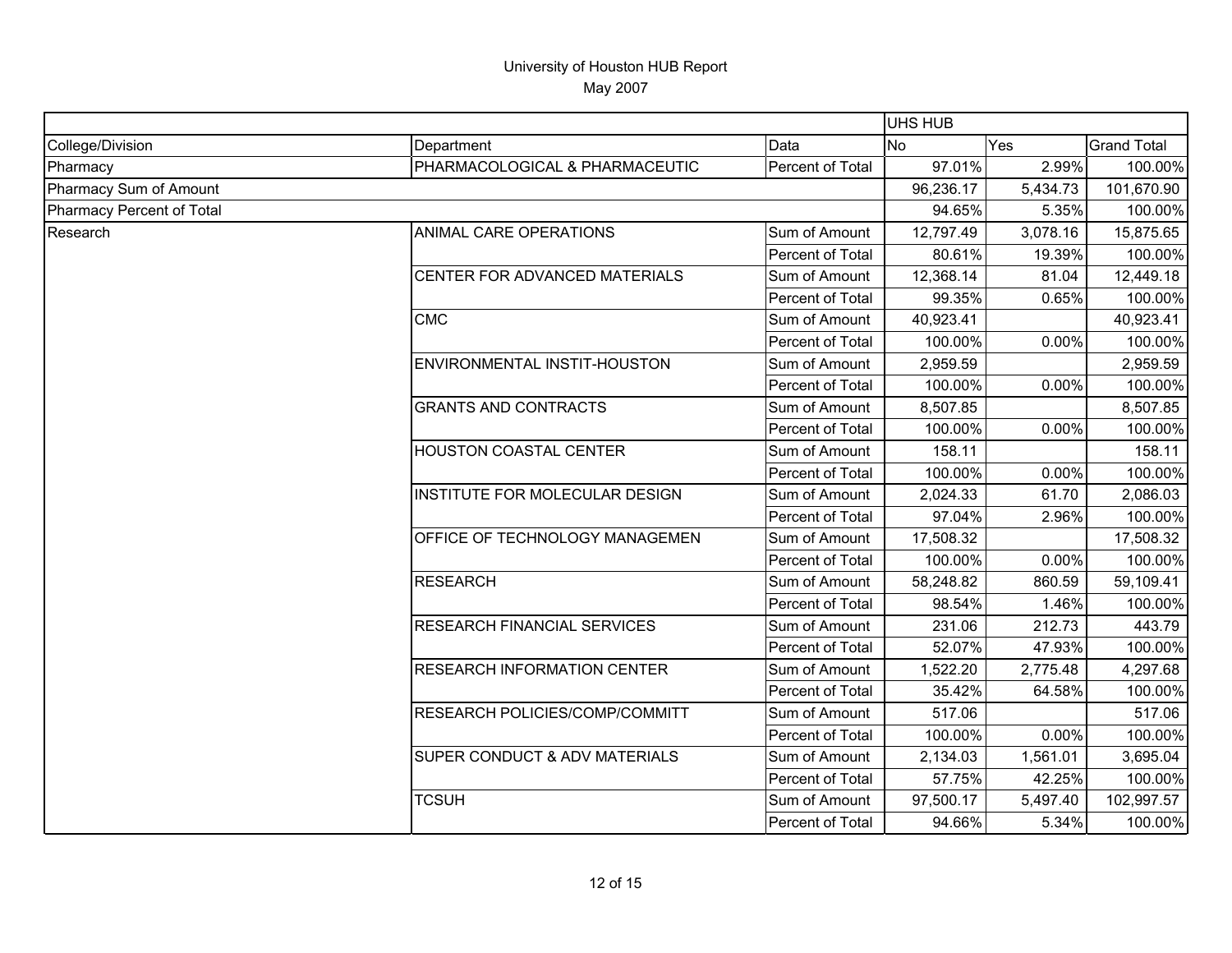|                               |                                       |                  |            | UHS HUB   |                    |  |
|-------------------------------|---------------------------------------|------------------|------------|-----------|--------------------|--|
| College/Division              | Department                            | Data             | <b>No</b>  | Yes       | <b>Grand Total</b> |  |
| Research                      | <b>TIMES</b>                          | Sum of Amount    | 83,863.97  | 17,940.78 | 101,804.75         |  |
|                               |                                       | Percent of Total | 82.38%     | 17.62%    | 100.00%            |  |
|                               | TX LEARNING/COMPUTATIONAL CTR         | Sum of Amount    | 343,412.66 | 9,036.10  | 352,448.76         |  |
|                               |                                       | Percent of Total | 97.44%     | 2.56%     | 100.00%            |  |
| <b>Research Sum of Amount</b> |                                       |                  | 684,677.21 | 41,104.99 | 725,782.20         |  |
| Research Percent of Total     |                                       |                  | 94.34%     | 5.66%     | 100.00%            |  |
| <b>Student Affairs</b>        | <b>CAMPUS ACTIVITIES</b>              | Sum of Amount    | 34,307.29  | 8,433.34  | 42,740.63          |  |
|                               |                                       | Percent of Total | 80.27%     | 19.73%    | 100.00%            |  |
|                               | <b>CAMPUS RECREATION</b>              | Sum of Amount    | 30,954.94  | 6,018.29  | 36,973.23          |  |
|                               |                                       | Percent of Total | 83.72%     | 16.28%    | 100.00%            |  |
|                               | CENTER FOR STUDENTS W/DISABILI        | Sum of Amount    | 28,612.99  | 939.57    | 29,552.56          |  |
|                               |                                       | Percent of Total | 96.82%     | 3.18%     | 100.00%            |  |
|                               | CHILD CARE CENTER                     | Sum of Amount    | 9,002.89   | 832.08    | 9,834.97           |  |
|                               |                                       | Percent of Total | 91.54%     | 8.46%     | 100.00%            |  |
|                               | COUNSELING AND PSYCH SVCS             | Sum of Amount    | 1,188.18   | 665.92    | 1,854.10           |  |
|                               |                                       | Percent of Total | 64.08%     | 35.92%    | 100.00%            |  |
|                               | <b>DEAN OF STUDENTS</b>               | Sum of Amount    | 7,379.12   |           | 7,379.12           |  |
|                               |                                       | Percent of Total | 100.00%    | 0.00%     | 100.00%            |  |
|                               | INT'L STUDENT & SCHOLAR SERVIC        | Sum of Amount    | 48.15      | 313.92    | 362.07             |  |
|                               |                                       | Percent of Total | 13.30%     | 86.70%    | 100.00%            |  |
|                               | LEARNING AND ASSESSMENT SVCS          | Sum of Amount    | 1,938.65   | 305.04    | 2,243.69           |  |
|                               |                                       | Percent of Total | 86.40%     | 13.60%    | 100.00%            |  |
|                               | LEARNING SUPPORT SERVICES             | Sum of Amount    | 3,323.21   | 1,300.04  | 4,623.25           |  |
|                               |                                       | Percent of Total | 71.88%     | 28.12%    | 100.00%            |  |
|                               | <b>RELIGION CENTER</b>                | Sum of Amount    | 796.43     |           | 796.43             |  |
|                               |                                       | Percent of Total | 100.00%    | 0.00%     | 100.00%            |  |
|                               | <b>RESIDENTIAL LIFE &amp; HOUSING</b> | Sum of Amount    | 143,097.29 | 51,502.99 | 194,600.28         |  |
|                               |                                       | Percent of Total | 73.53%     | 26.47%    | 100.00%            |  |
|                               | <b>STUDENT AFFAIRS</b>                | Sum of Amount    | 905.51     | 319.21    | 1,224.72           |  |
|                               |                                       | Percent of Total | 73.94%     | 26.06%    | 100.00%            |  |
|                               | STUDENT HEALTH CENTER                 | Sum of Amount    | 50,537.95  | 12,982.46 | 63,520.41          |  |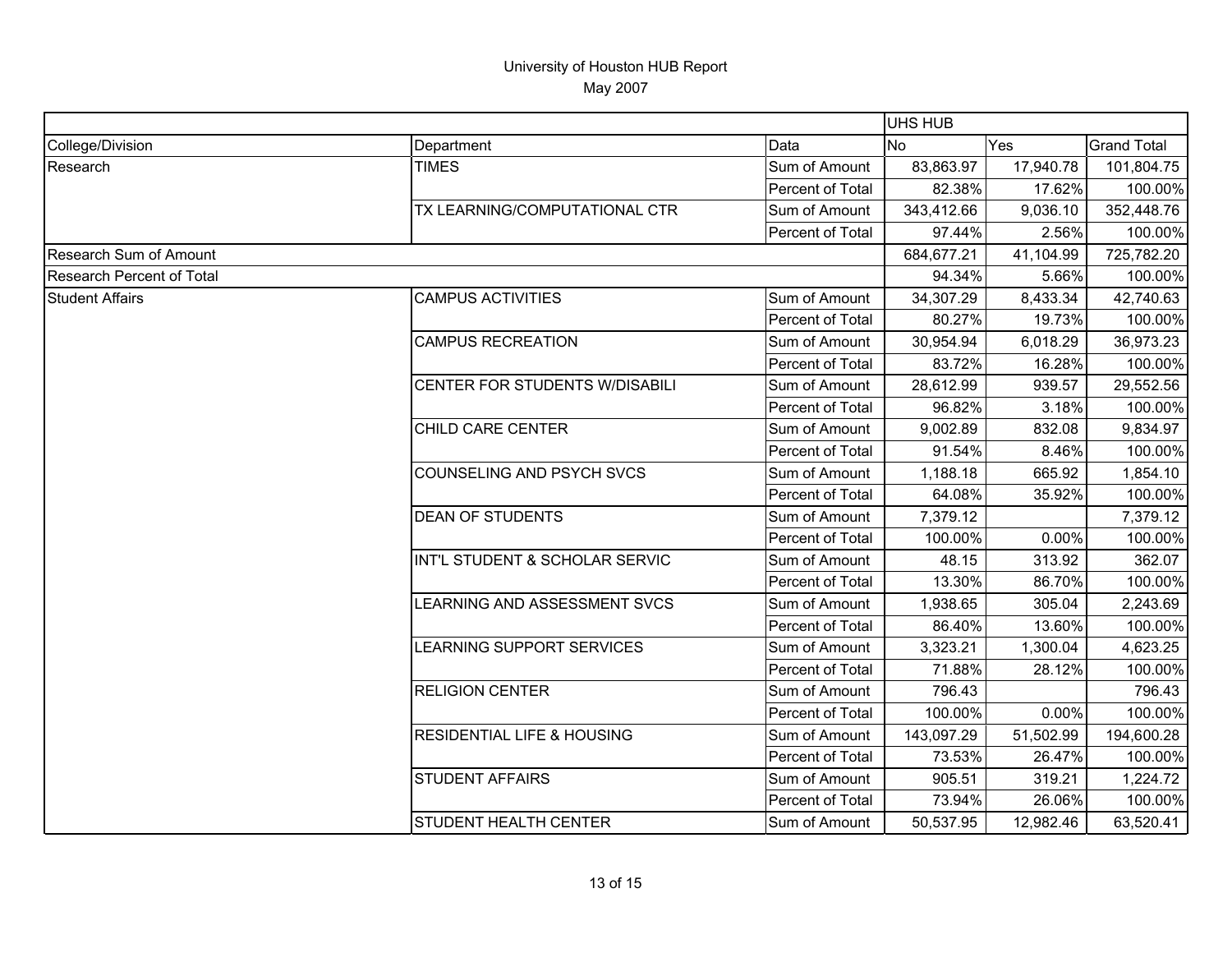|                                         |                                         |                  | <b>UHS HUB</b> |            |                    |
|-----------------------------------------|-----------------------------------------|------------------|----------------|------------|--------------------|
| College/Division                        | Department                              | Data             | <b>No</b>      | Yes        | <b>Grand Total</b> |
| <b>Student Affairs</b>                  | <b>STUDENT HEALTH CENTER</b>            | Percent of Total | 79.56%         | 20.44%     | 100.00%            |
|                                         | <b>STUDENT PHARMACY</b>                 | Sum of Amount    | 321.00         |            | 321.00             |
|                                         |                                         | Percent of Total | 100.00%        | 0.00%      | 100.00%            |
|                                         | <b>STUDENT PUBLICATIONS</b>             | Sum of Amount    | 1,239.44       | 396.62     | 1,636.06           |
|                                         |                                         | Percent of Total | 75.76%         | 24.24%     | 100.00%            |
|                                         | UNIVERSITY CAREER SERVICES              | Sum of Amount    | 626.27         | 545.87     | 1,172.14           |
|                                         |                                         | Percent of Total | 53.43%         | 46.57%     | 100.00%            |
|                                         | UNIVERSITY CENTER                       | Sum of Amount    | 32,210.80      | 7,872.85   | 40,083.65          |
|                                         |                                         | Percent of Total | 80.36%         | 19.64%     | 100.00%            |
|                                         | UNIVERSITY TESTING SERVICES             | Sum of Amount    | 6,197.68       | 440.70     | 6,638.38           |
|                                         |                                         | Percent of Total | 93.36%         | 6.64%      | 100.00%            |
|                                         | <b>URBAN EXPERIENCE VPSA</b>            | Sum of Amount    | 3,732.50       |            | 3,732.50           |
|                                         |                                         | Percent of Total | 100.00%        | 0.00%      | 100.00%            |
|                                         | <b>VETERAN SERVICES</b>                 | Sum of Amount    | 1,189.51       |            | 1,189.51           |
|                                         |                                         | Percent of Total | 100.00%        | 0.00%      | 100.00%            |
| <b>Student Affairs Sum of Amount</b>    |                                         | 357,609.80       | 92,868.90      | 450,478.70 |                    |
| <b>Student Affairs Percent of Total</b> |                                         | 79.38%           | 20.62%         | 100.00%    |                    |
| Technology                              | CENTER FOR LIFE SCIENCES TECH           | Sum of Amount    | 19,949.96      | 19.91      | 19,969.87          |
|                                         |                                         | Percent of Total | 99.90%         | 0.10%      | 100.00%            |
|                                         | CENTER FOR TECHNOLOGY LITERACY          | Sum of Amount    | 145.00         |            | 145.00             |
|                                         |                                         | Percent of Total | 100.00%        | 0.00%      | 100.00%            |
|                                         | DEAN, TECHNOLOGY                        | Sum of Amount    | 8,434.96       | 38,565.86  | 47,000.82          |
|                                         |                                         | Percent of Total | 17.95%         | 82.05%     | 100.00%            |
|                                         | <b>ENGINEERING TECHNOLOGY</b>           | Sum of Amount    | 59,569.94      | 5,909.27   | 65,479.21          |
|                                         |                                         | Percent of Total | 90.98%         | 9.02%      | 100.00%            |
|                                         | HUMAN DEVELOP AND CONSUMER SCI          | Sum of Amount    | 3,148.07       | 1,338.77   | 4,486.84           |
|                                         |                                         | Percent of Total | 70.16%         | 29.84%     | 100.00%            |
|                                         | <b>INFORMATION &amp; LOGISTICS TECH</b> | Sum of Amount    | 12,886.68      | 2,791.45   | 15,678.13          |
|                                         |                                         | Percent of Total | 82.20%         | 17.80%     | 100.00%            |
|                                         | <b>TMAC</b>                             | Sum of Amount    | 6,615.92       | 229.93     | 6,845.85           |
|                                         |                                         | Percent of Total | 96.64%         | 3.36%      | 100.00%            |